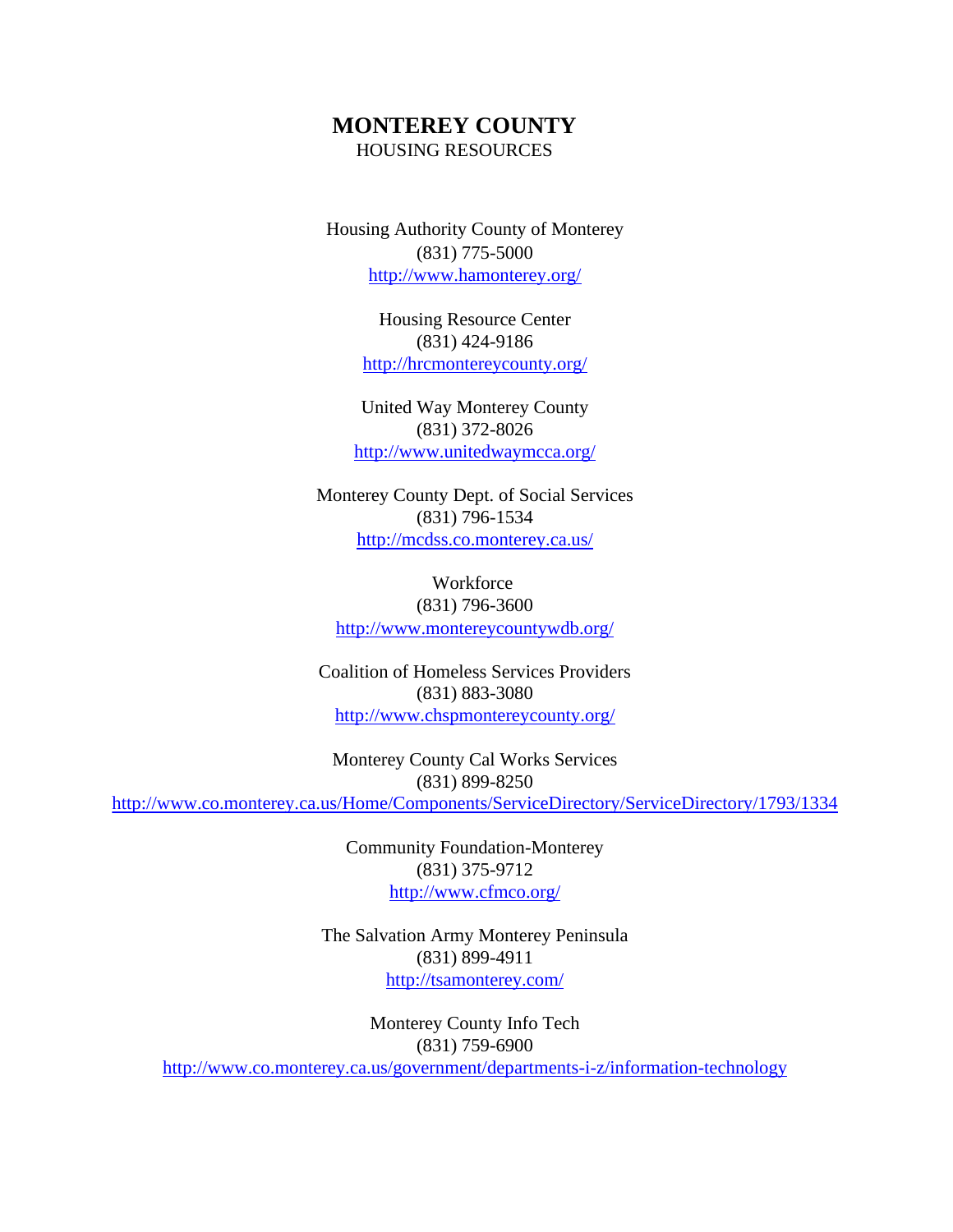Monterey County Resource & Management (831) 755-5025 <http://monterey-county-resource-management-agency.business.site/>

Military & Veterans Affairs Office (MVAO) (831) 647-7613 <http://www.co.monterey.ca.us/government/departments-i-z/military-veterans>

> Monterey County Building Services (831) 755-5025 <http://www.co.monterey.ca.us/planning/>

Tech Connection (831) 656-2127 <https://monterey.navylifesw.com/programs/caf164f2-7bb9-4827-aaab-f59a05326597>

> Paso Robles Housing Programs (805) 237-3970 <http://www.prcity.com/>

Monterey County (831) 883-7585 <http://www.co.monterey.ca.us/>

> I-HELP (831) 601-4564

<http://ihelpmontereybay.org/>

Monterey County Board of Supervisors (831) 385-8333 <http://www.co.monterey.ca.us/government/board-of-supervisors>

> County-Monterey Environmental Services (831) 755-4881 <http://www.co.monterey.ca.us/>

Monterey County Personnel (831) 647-7716 <http://www.co.monterey.ca.us/government/departments-a-h/human-resources>

> Monterey County Office of Education (831) 373-2955 <http://www.monterey.k12.ca.us/>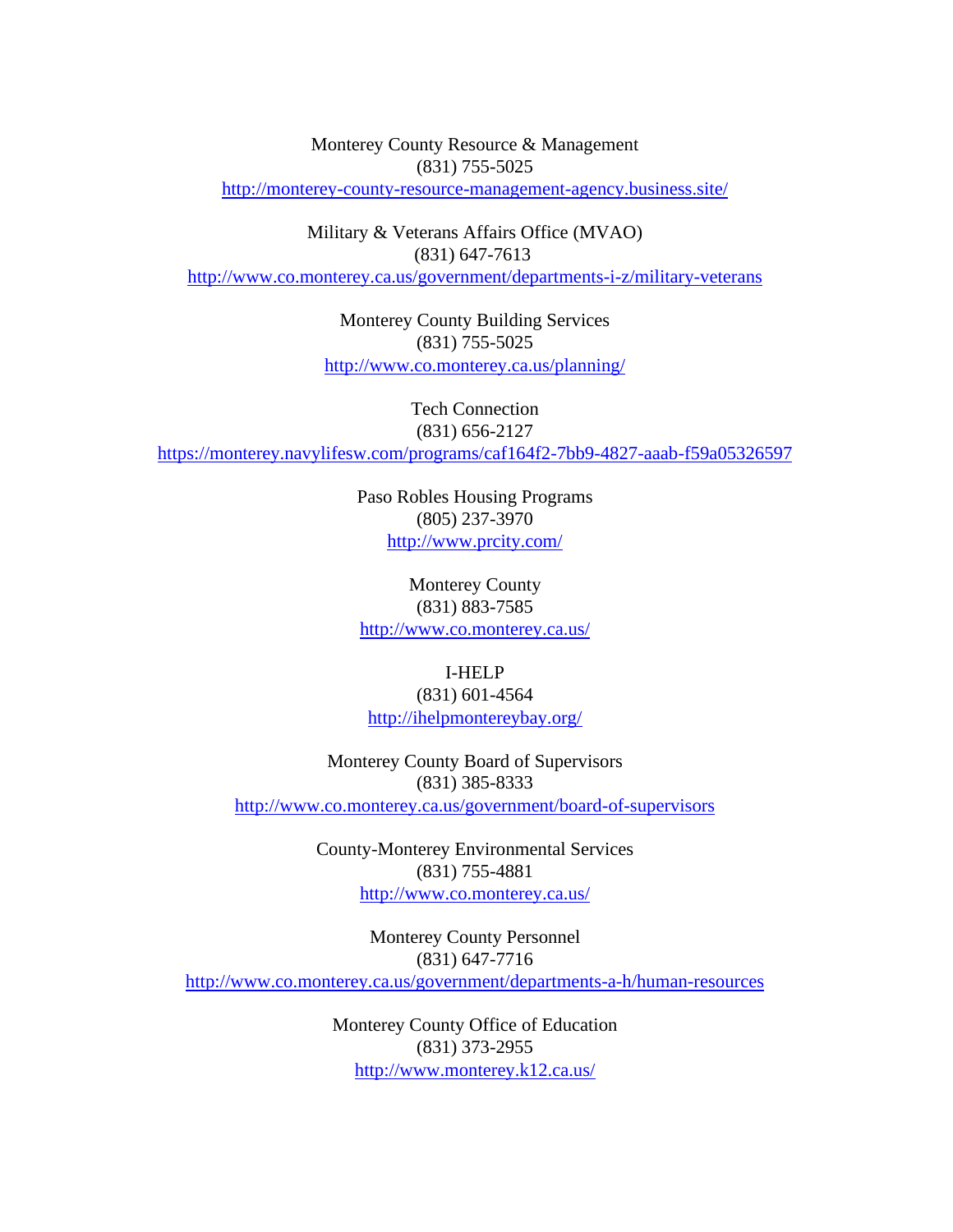Hollister Housing Program (831) 636-4386

<http://hollister.ca.gov/government/city-departments/development-services/housing/>

Veterans Transition Center (831) 883-8387 <http://www.vtcmonterey.org/>

Monterey County Local Agency (831) 754-5831 [http://www.co.monterey.ca.us/government/departments-a-h/health/environmental](http://www.co.monterey.ca.us/government/departments-a-h/health/environmental-health/environmental-health-review/monterey-county-local-agency-management-program-lamp)[health/environmental-health-review/monterey-county-local-agency-management-program-lamp](http://www.co.monterey.ca.us/government/departments-a-h/health/environmental-health/environmental-health-review/monterey-county-local-agency-management-program-lamp)

> Housing Choices Coalition (831) 722-3954 <http://housingchoices.org/>

Monterey County Health Department (831) 796-1700 <http://www.mtyhd.org/>

Monterey County Social Services (831) 899-8001 <http://www.co.monterey.ca.us/>

Military & Veterans Affairs Office (MVAO) (831) 647-7613 <http://www.co.monterey.ca.us/government/departments-i-z/military-veterans>

> Monterey County Health Department (831) 755-4500 <http://www.mtyhd.org/>

Monterey County Youth Center (831) 759-6700 <http://www.co.monterey.ca.us/government/departments-i-z/probation/youth-center>

> Catholic Charities Diocese of Monterey (831) 393-3110 <http://catholiccharitiesdom.org/>

> > Victorian Home Care (831) 655-1935

<https://www.kindredhealthcare.com/locations/personal-home-care-assistance/monterey-ca-3420>